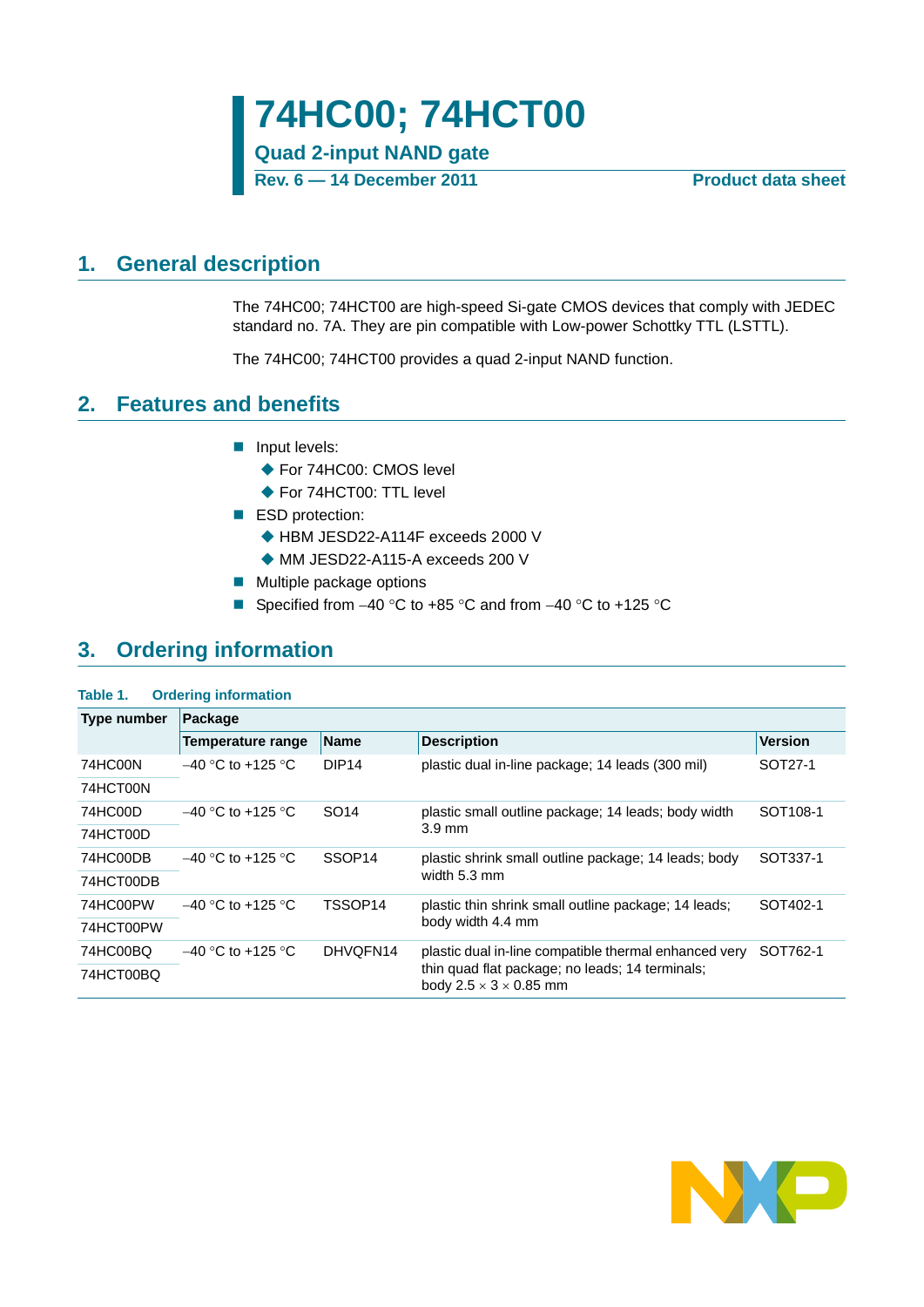**Quad 2-input NAND gate**

## <span id="page-1-0"></span>**4. Functional diagram**



# <span id="page-1-1"></span>**5. Pinning information**

### **5.1 Pinning**

<span id="page-1-2"></span>

## **5.2 Pin description**

<span id="page-1-3"></span>

| Table 2. | <b>Pin description</b> |                    |
|----------|------------------------|--------------------|
| Symbol   | Pin                    | <b>Description</b> |
| 1A to 4A | 1, 4, 9, 12            | data input         |
| 1B to 4B | 2, 5, 10, 13           | data input         |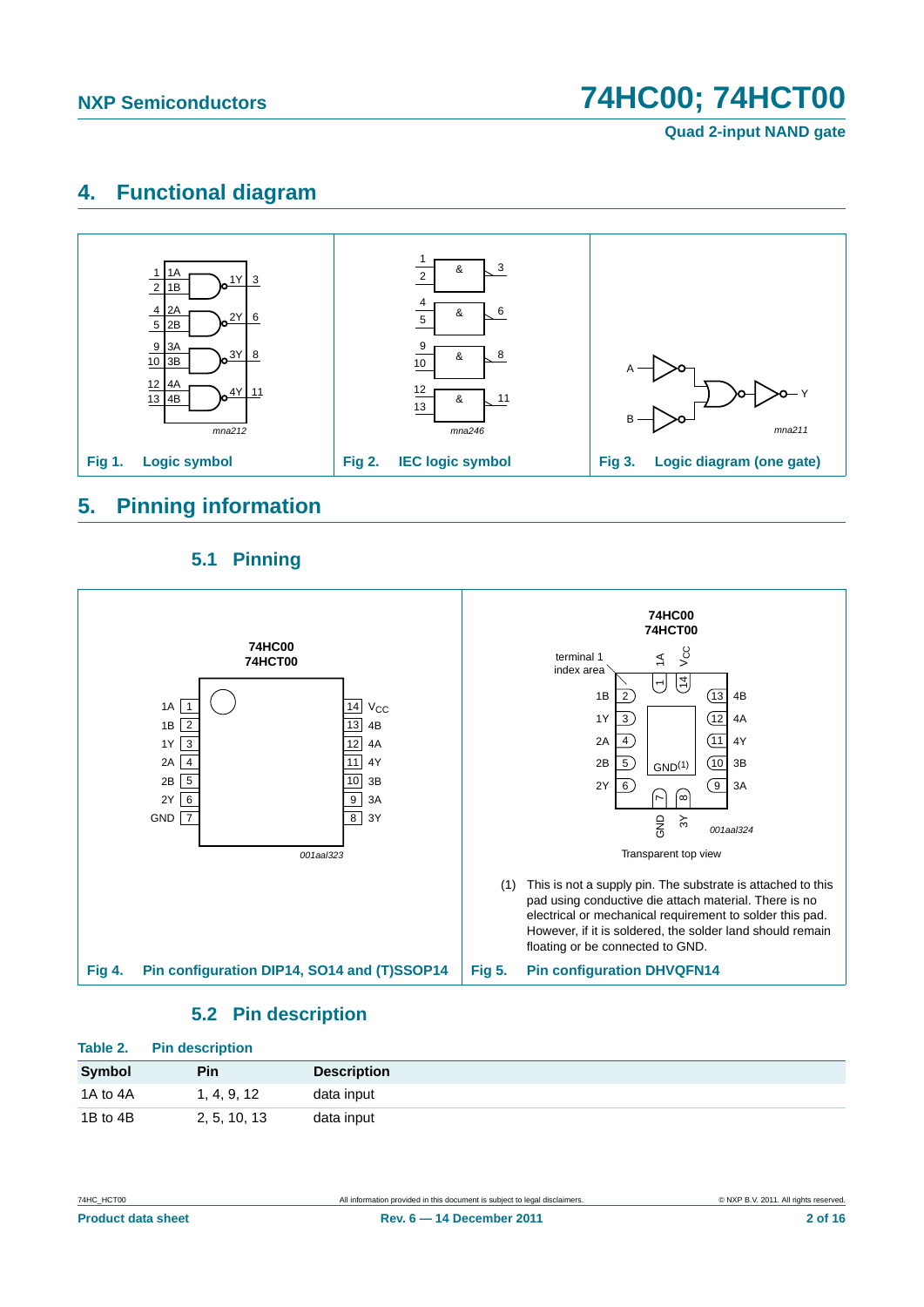| Table 2.     | <b>Pin description</b> continued |                    |  |  |  |  |
|--------------|----------------------------------|--------------------|--|--|--|--|
| Symbol       | Pin                              | <b>Description</b> |  |  |  |  |
| 1Y to 4Y     | 3, 6, 8, 11                      | data output        |  |  |  |  |
| <b>GND</b>   |                                  | ground $(0 V)$     |  |  |  |  |
| $V_{\rm CC}$ | 14                               | supply voltage     |  |  |  |  |

# <span id="page-2-3"></span>**6. Functional description**

|          | Table 3. Function table <sup>[1]</sup> |    |        |
|----------|----------------------------------------|----|--------|
| Input    |                                        |    | Output |
| nA       |                                        | nB | ۱nΥ    |
|          |                                        |    | н      |
| $\times$ |                                        |    | н      |
| Н        |                                        | H  |        |

<span id="page-2-0"></span>[1]  $H = HIGH$  voltage level;  $L = LOW$  voltage level;  $X = don't$  care.

# <span id="page-2-4"></span>**7. Limiting values**

#### **Table 4. Limiting values**

*In accordance with the Absolute Maximum Rating System (IEC 60134). Voltages are referenced to GND (ground = 0 V).*

| <b>Symbol</b>    | <b>Parameter</b>                         | <b>Conditions</b>                                             | Min                           | <b>Max</b>               | <b>Unit</b> |
|------------------|------------------------------------------|---------------------------------------------------------------|-------------------------------|--------------------------|-------------|
| $V_{CC}$         | supply voltage                           |                                                               | $-0.5$                        | $+7$                     | V           |
| $I_{IK}$         | input clamping current                   | $V_1 < -0.5$ V or $V_1 > V_{CC} + 0.5$ V                      | $\boxed{1}$<br>$\blacksquare$ | ±20                      | mA          |
| $I_{OK}$         | output clamping current                  | $V_{\rm O}$ < -0.5 V or $V_{\rm O}$ > V <sub>CC</sub> + 0.5 V | [1] .                         | ±20                      | mA          |
| $I_{\rm O}$      | output current                           | $-0.5 V < VO < VCC + 0.5 V$                                   | $\overline{\phantom{a}}$      | ±25                      | mA          |
| $I_{\rm CC}$     | supply current                           |                                                               | -                             | 50                       | mA          |
| <b>I</b> GND     | ground current                           |                                                               | $-50$                         | $\overline{\phantom{a}}$ | mA          |
| $T_{\text{stg}}$ | storage temperature                      |                                                               | $-65$                         | $+150$                   | $^{\circ}C$ |
| $P_{\text{tot}}$ | total power dissipation                  |                                                               | $[2]$                         |                          |             |
|                  | DIP14 package                            |                                                               | $\overline{\phantom{a}}$      | 750                      | mW          |
|                  | SO14, (T)SSOP14 and<br>DHVQFN14 packages |                                                               | $\overline{a}$                | 500                      | mW          |

<span id="page-2-1"></span>[1] The input and output voltage ratings may be exceeded if the input and output current ratings are observed.

<span id="page-2-2"></span>[2] For DIP14 package:  $P_{tot}$  derates linearly with 12 mW/K above 70 °C.

For SO14 package:  $P_{tot}$  derates linearly with 8 mW/K above 70 °C. For (T)SSOP14 packages:  $P_{tot}$  derates linearly with 5.5 mW/K above 60 °C. For DHVQFN14 packages:  $P_{tot}$  derates linearly with 4.5 mW/K above 60 °C.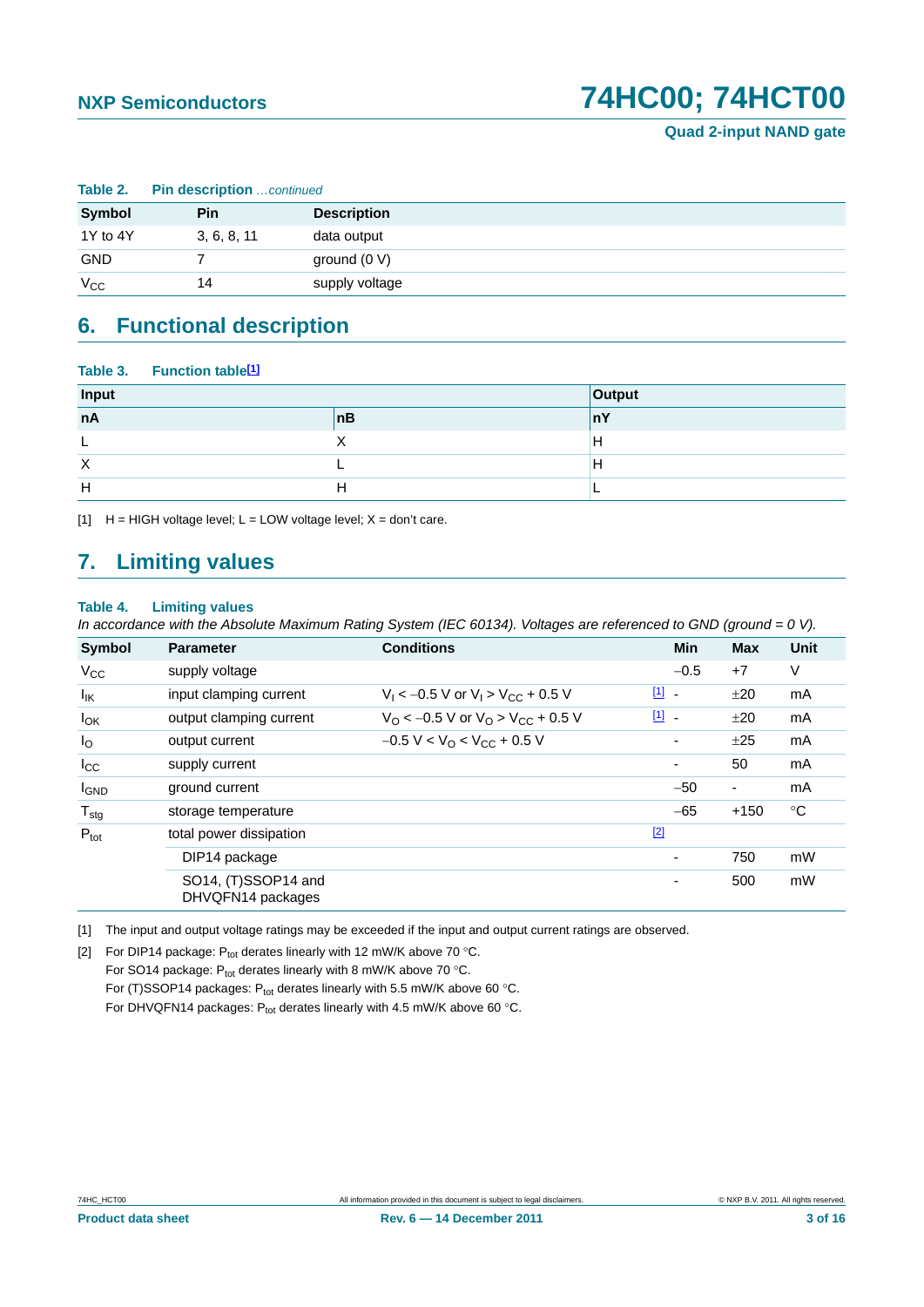# <span id="page-3-0"></span>**8. Recommended operating conditions**

#### **Table 5. Recommended operating conditions**

 *Voltages are referenced to GND (ground = 0 V)*

|                     | Symbol Parameter                    | <b>Conditions</b>    | <b>74HC00</b>            |                          |            | <b>74HCT00</b>           |                          |              | <b>Unit</b> |
|---------------------|-------------------------------------|----------------------|--------------------------|--------------------------|------------|--------------------------|--------------------------|--------------|-------------|
|                     |                                     |                      | Min                      | <b>Typ</b>               | <b>Max</b> | Min                      | <b>Typ</b>               | <b>Max</b>   |             |
| $V_{CC}$            | supply voltage                      |                      | 2.0                      | 5.0                      | 6.0        | 4.5                      | 5.0                      | 5.5          | V           |
| $V_{I}$             | input voltage                       |                      | 0                        | $\blacksquare$           | $V_{CC}$   | 0                        | $\overline{\phantom{a}}$ | $V_{\rm CC}$ | V           |
| $V_{\rm O}$         | output voltage                      |                      | 0                        | $\overline{\phantom{a}}$ | $V_{CC}$   | 0                        | ۰                        | $V_{\rm CC}$ | V           |
| $T_{amb}$           | ambient temperature                 |                      | $-40$                    | $+25$                    | $+125$     | $-40$                    | $+25$                    | $+125$       | $^{\circ}C$ |
| $\Delta t/\Delta V$ | input transition rise and fall rate | $V_{\rm CC} = 2.0 V$ | $\overline{\phantom{a}}$ | $\overline{\phantom{a}}$ | 625        |                          | ٠                        | ۰.           | ns/V        |
|                     |                                     | $V_{\rm CC} = 4.5 V$ | $\overline{\phantom{a}}$ | 1.67                     | 139        | $\overline{\phantom{a}}$ | 1.67                     | 139          | ns/V        |
|                     |                                     | $V_{\rm CC} = 6.0 V$ | ۰                        | ٠                        | 83         | $\overline{\phantom{a}}$ | ٠                        | ۰.           | ns/V        |

# <span id="page-3-1"></span>**9. Static characteristics**

#### **Table 6. Static characteristics**

*At recommended operating conditions; voltages are referenced to GND (ground = 0 V).*

|                                        | <b>Symbol Parameter</b>             | <b>Conditions</b>                                                  |                          | 25 °C       |                          |                          | –40 °C to +85 °C         | –40 °C to +125 °C ∣Unit  |                          |         |
|----------------------------------------|-------------------------------------|--------------------------------------------------------------------|--------------------------|-------------|--------------------------|--------------------------|--------------------------|--------------------------|--------------------------|---------|
|                                        |                                     |                                                                    | Min                      | <b>Typ</b>  | <b>Max</b>               | Min                      | <b>Max</b>               | Min                      | <b>Max</b>               |         |
| <b>74HC00</b>                          |                                     |                                                                    |                          |             |                          |                          |                          |                          |                          |         |
| $V_{IH}$                               | <b>HIGH-level</b>                   | $V_{\rm CC} = 2.0 V$                                               | $\overline{\phantom{a}}$ | 1.2         |                          | 1.5                      |                          | 1.5                      |                          | $\vee$  |
|                                        | input voltage                       | $V_{CC} = 4.5 V$                                                   | $\overline{\phantom{a}}$ | 2.4         | $\frac{1}{2}$            | 3.15                     | ÷,                       | 3.15                     | ٠                        | V       |
|                                        |                                     | $V_{CC} = 6.0 V$                                                   | $\overline{\phantom{a}}$ | 3.2         | $\frac{1}{2}$            | 4.2                      | $\overline{\phantom{0}}$ | 4.2                      |                          | V       |
| $V_{IL}$<br>LOW-level<br>input voltage |                                     | $V_{CC}$ = 2.0 V                                                   | $\overline{\phantom{a}}$ | 0.8         | $\blacksquare$           |                          | 0.5                      | $\overline{\phantom{0}}$ | 0.5                      | $\vee$  |
|                                        |                                     | $V_{CC} = 4.5 V$                                                   | $\overline{\phantom{a}}$ | 2.1         | $\overline{\phantom{0}}$ |                          | 1.35                     | -                        | 1.35                     | $\vee$  |
|                                        |                                     | $V_{CC} = 6.0 V$                                                   | $\overline{\phantom{a}}$ | 2.8         | $\overline{\phantom{0}}$ |                          | 1.8                      | $\overline{\phantom{0}}$ | 1.8                      | V       |
| $V_{OH}$                               | <b>HIGH-level</b><br>output voltage | $V_1 = V_{1H}$ or $V_{1L}$                                         |                          |             |                          |                          |                          |                          |                          |         |
|                                        |                                     | $I_{\text{O}} = -20 \mu\text{A}$ ; $V_{\text{CC}} = 2.0 \text{ V}$ | $\sim$                   | 2.0         | $\overline{\phantom{a}}$ | 1.9                      | $\overline{\phantom{0}}$ | 1.9                      | $\overline{\phantom{a}}$ | V       |
|                                        |                                     | $I_{\Omega} = -20 \mu A$ ; $V_{\text{CC}} = 4.5 V$                 | $\sim$                   | 4.5         | $\overline{\phantom{a}}$ | 4.4                      | $\overline{\phantom{0}}$ | 4.4                      | $\blacksquare$           | V       |
|                                        |                                     | $I_{\Omega} = -20 \mu A$ ; $V_{\text{CC}} = 6.0 \text{ V}$         | $\sim$                   | 6.0         | $\blacksquare$           | 5.9                      | $\overline{\phantom{a}}$ | 5.9                      | $\overline{\phantom{a}}$ | V       |
|                                        |                                     | $I_{\Omega} = -4.0$ mA; $V_{\text{CC}} = 4.5$ V -                  |                          | 4.32        | $\blacksquare$           | 3.84                     | $\overline{\phantom{a}}$ | 3.7                      | $\blacksquare$           | V       |
|                                        |                                     | $I_{\Omega} = -5.2$ mA; $V_{\text{CC}} = 6.0$ V -                  |                          | 5.81        | $\blacksquare$           | 5.34                     | $\overline{\phantom{a}}$ | 5.2                      | $\overline{\phantom{a}}$ | V       |
| $V_{OL}$                               | LOW-level                           | $V_I = V_{IH}$ or $V_{IL}$                                         |                          |             |                          |                          |                          |                          |                          |         |
|                                        | output voltage                      | $I_{\Omega}$ = 20 µA; $V_{\text{CC}}$ = 2.0 V                      | $\blacksquare$           | $\Omega$    | ٠                        | $\overline{\phantom{a}}$ | 0.1                      | $\frac{1}{2}$            | 0.1                      | $\vee$  |
|                                        |                                     | $I_{\text{O}}$ = 20 µA; $V_{\text{CC}}$ = 4.5 V                    | $\omega$                 | $\mathbf 0$ | $\blacksquare$           |                          | 0.1                      | $\blacksquare$           | 0.1                      | $\vee$  |
|                                        |                                     | $I_{\Omega}$ = 20 µA; $V_{CC}$ = 6.0 V                             | $\blacksquare$           | $\mathbf 0$ | $\blacksquare$           | ä,                       | 0.1                      | ÷.                       | 0.1                      | $\vee$  |
|                                        |                                     | $IO = 4.0$ mA; $VCC = 4.5$ V                                       | $\blacksquare$           | 0.15        | $\blacksquare$           |                          | 0.33                     | ÷.                       | 0.4                      | $\vee$  |
|                                        |                                     | $I_{\text{O}} = 5.2 \text{ mA}$ ; $V_{\text{CC}} = 6.0 \text{ V}$  | $\overline{\phantom{a}}$ | 0.16        | $\blacksquare$           | $\blacksquare$           | 0.33                     | ÷.                       | 0.4                      | $\vee$  |
| $\mathbf{I}_{\mathbf{I}}$              | input leakage<br>current            | $V_1 = V_{CC}$ or GND;<br>$V_{\rm CC} = 6.0 V$                     |                          |             |                          |                          | ±1                       |                          | ±1                       | μA      |
| $I_{\rm CC}$                           | supply current                      | $V_1 = V_{CC}$ or GND; $I_Q = 0$ A;<br>$V_{CC} = 6.0 V$            |                          |             |                          |                          | 20                       |                          | 40                       | $\mu$ A |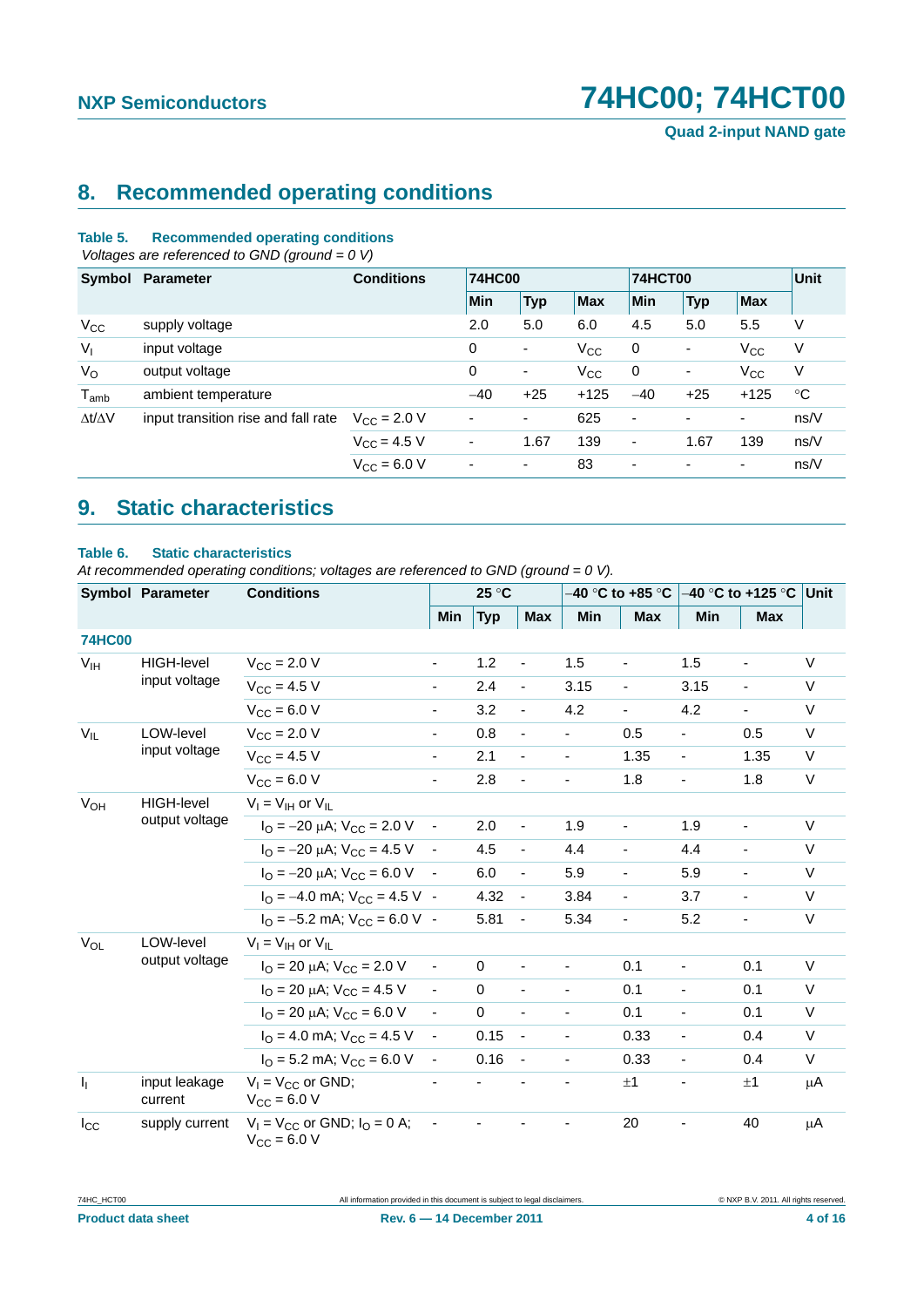**Quad 2-input NAND gate**

|                 | <b>Symbol Parameter</b>             | <b>Conditions</b>                                                                                                              |                | 25 °C        |                          |                |                |                |                |         |
|-----------------|-------------------------------------|--------------------------------------------------------------------------------------------------------------------------------|----------------|--------------|--------------------------|----------------|----------------|----------------|----------------|---------|
|                 |                                     |                                                                                                                                | <b>Min</b>     | <b>Typ</b>   | Max                      | Min            | <b>Max</b>     | <b>Min</b>     | <b>Max</b>     |         |
| C <sub>1</sub>  | input<br>capacitance                |                                                                                                                                |                | 3.5          |                          |                |                |                |                | pF      |
| <b>74HCT00</b>  |                                     |                                                                                                                                |                |              |                          |                |                |                |                |         |
| $V_{IH}$        | HIGH-level<br>input voltage         | $V_{CC}$ = 4.5 V to 5.5 V                                                                                                      |                | 1.6          | $\overline{\phantom{a}}$ | 2.0            |                | 2.0            |                | $\vee$  |
| $V_{IL}$        | LOW-level<br>input voltage          | $V_{\text{CC}} = 4.5 \text{ V}$ to 5.5 V                                                                                       | $\blacksquare$ | $1.2$        | $\blacksquare$           | $\blacksquare$ | 0.8            |                | 0.8            | $\vee$  |
| $V_{OH}$        | <b>HIGH-level</b><br>output voltage | $V_I = V_{IH}$ or $V_{IL}$ ; $V_{CC} = 4.5$ V                                                                                  |                |              |                          |                |                |                |                |         |
|                 |                                     | $I_{\text{O}} = -20 \mu A$                                                                                                     | $\blacksquare$ | 4.5          | $\blacksquare$           | 4.4            | $\blacksquare$ | 4.4            | $\blacksquare$ | $\vee$  |
|                 |                                     | $I_{\Omega} = -4.0$ mA                                                                                                         |                | 4.32         | $\blacksquare$           | 3.84           | $\blacksquare$ | 3.7            | $\blacksquare$ | V       |
| $V_{OL}$        | LOW-level                           | $V_1 = V_{1H}$ or $V_{1L}$ ; $V_{CC} = 4.5$ V                                                                                  |                |              |                          |                |                |                |                |         |
|                 | output voltage                      | $I_{\text{O}}$ = 20 µA; $V_{\text{CC}}$ = 4.5 V                                                                                | $\omega$       | $\mathbf{0}$ | $\blacksquare$           |                | 0.1            | $\blacksquare$ | 0.1            | $\vee$  |
|                 |                                     | $I_{\Omega}$ = 5.2 mA; $V_{\text{CC}}$ = 6.0 V                                                                                 | $\sim$         | 0.15         | $\sim$                   |                | 0.33           | $\blacksquare$ | 0.4            | $\vee$  |
| I <sub>1</sub>  | input leakage<br>current            | $V_1 = V_{CC}$ or GND;<br>$V_{CC} = 6.0 V$                                                                                     |                |              |                          |                | ±1             |                | ±1             | $\mu$ A |
| $I_{\rm CC}$    | supply current                      | $V_1 = V_{CC}$ or GND; $I_0 = 0$ A;<br>$V_{CC} = 6.0 V$                                                                        | $\blacksquare$ |              |                          |                | 20             |                | 40             | μA      |
| $\Delta I_{CC}$ | additional<br>supply current        | per input pin;<br>$V_1 = V_{CC} - 2.1$ V; $I_0 = 0$ A;<br>other inputs at V <sub>CC</sub> or GND;<br>$V_{CC}$ = 4.5 V to 5.5 V |                | 150          | $\bar{\phantom{a}}$      |                | 675            |                | 735            | $\mu$ A |
| C <sub>1</sub>  | input<br>capacitance                |                                                                                                                                |                | 3.5          |                          |                |                |                |                | pF      |

#### **Table 6. Static characteristics** *…continued*

*At recommended operating conditions; voltages are referenced to GND (ground = 0 V).*

# <span id="page-4-0"></span>**10. Dynamic characteristics**

#### **Table 7. Dynamic characteristics**

 $GND = 0$  V;  $C_L = 50$  pF; for load circuit see *[Figure 7](#page-6-0)*.

| <b>Symbol</b> | Parameter         | <b>Conditions</b>                        |             | 25 °C                    |            |                              | $-40$ °C to +125 °C      |                        | Unit |
|---------------|-------------------|------------------------------------------|-------------|--------------------------|------------|------------------------------|--------------------------|------------------------|------|
|               |                   |                                          | <b>Min</b>  |                          | <b>Typ</b> | <b>Max</b>                   | <b>Max</b><br>(85 °C)    | <b>Max</b><br>(125 °C) |      |
| <b>74HC00</b> |                   |                                          |             |                          |            |                              |                          |                        |      |
| $t_{\rm pd}$  | propagation delay | nA, nB to nY; see Figure 6               | $\boxed{1}$ |                          |            |                              |                          |                        |      |
|               |                   | $V_{\rm CC}$ = 2.0 V                     |             | ۰                        | 25         | $\overline{\phantom{a}}$     | 115                      | 135                    | ns   |
|               |                   | $V_{CC}$ = 4.5 V                         |             | ۰                        | 9          | $\qquad \qquad \blacksquare$ | 23                       | 27                     | ns   |
|               |                   | $V_{CC}$ = 5.0 V; C <sub>L</sub> = 15 pF |             | $\overline{\phantom{0}}$ | 7          | $\overline{\phantom{a}}$     | $\overline{\phantom{a}}$ | ٠                      | ns   |
|               |                   | $V_{\rm CC} = 6.0 V$                     |             | ۰                        | 7          | $\overline{\phantom{a}}$     | 20                       | 23                     | ns   |
| $t_t$         | transition time   | see Figure 6                             | $[2]$       |                          |            |                              |                          |                        |      |
|               |                   | $V_{CC}$ = 2.0 V                         |             | ۰.                       | 19         | $\qquad \qquad \blacksquare$ | 95                       | 110                    | ns   |
|               |                   | $V_{CC}$ = 4.5 V                         |             | ۰                        | 7          | $\overline{\phantom{a}}$     | 19                       | 22                     | ns   |
|               |                   | $V_{CC}$ = 6.0 V                         |             | ۰                        | 6          | $\qquad \qquad \blacksquare$ | 16                       | 19                     | ns   |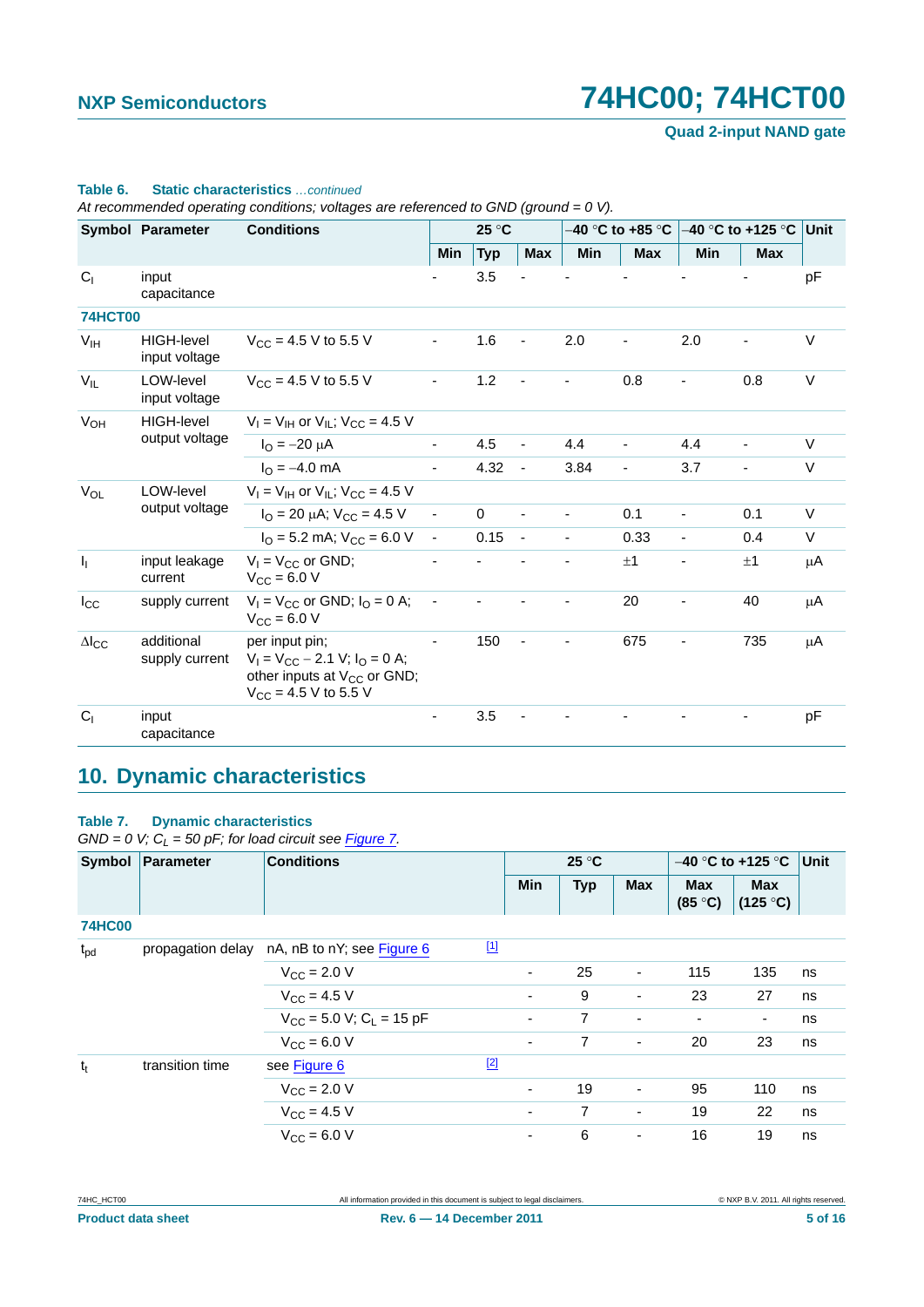**Quad 2-input NAND gate**

| Symbol         | Parameter                        | <b>Conditions</b>                               |             | $25^{\circ}$ C           |            |                          | $-40$ °C to +125 °C      | Unit                                    |    |
|----------------|----------------------------------|-------------------------------------------------|-------------|--------------------------|------------|--------------------------|--------------------------|-----------------------------------------|----|
|                |                                  |                                                 |             | <b>Min</b>               | <b>Typ</b> | <b>Max</b>               | <b>Max</b><br>(85 °C)    | <b>Max</b><br>$(125 \text{ }^{\circ}C)$ |    |
| $C_{PD}$       | power dissipation<br>capacitance | per package; $V_1$ = GND to $V_{CC}$            | [3]         | ۰                        | 22         | ٠                        | $\overline{\phantom{0}}$ |                                         | рF |
| <b>74HCT00</b> |                                  |                                                 |             |                          |            |                          |                          |                                         |    |
| $t_{\rm pd}$   | propagation delay                | nA, nB to nY; see Figure 6                      | $\boxed{1}$ |                          |            |                          |                          |                                         |    |
|                |                                  | $V_{\text{CC}} = 4.5 V$                         |             | ۰                        | 12         | $\overline{\phantom{a}}$ | 24                       | 29                                      | ns |
|                |                                  | $V_{CC}$ = 5.0 V; C <sub>1</sub> = 15 pF        |             | ۰                        | 10         | ٠                        | $\overline{\phantom{a}}$ | ۰                                       | ns |
| $t_t$          | transition time                  | $V_{CC}$ = 4.5 V; see Figure 6                  | $[2]$       | $\overline{\phantom{a}}$ |            | ٠                        | 29                       | 22                                      | ns |
| $C_{PD}$       | power dissipation<br>capacitance | per package;<br>$V_1$ = GND to $V_{CC}$ – 1.5 V | $^{[3]}$    | ۰                        | 22         | -                        | $\blacksquare$           |                                         | pF |

#### **Table 7. Dynamic characteristics** *…continued*  $GND = 0$  V;  $C_L = 50$  pF; for load circuit see Figure 7.

<span id="page-5-1"></span>[1]  $t_{pd}$  is the same as  $t_{PHL}$  and  $t_{PLH}$ .

<span id="page-5-2"></span>[2]  $t_t$  is the same as  $t_{\text{THL}}$  and  $t_{\text{TLH}}$ .

<span id="page-5-3"></span>[3] C<sub>PD</sub> is used to determine the dynamic power dissipation (P<sub>D</sub> in  $\mu$ W):

 $P_D = C_{PD} \times V_{CC}^2 \times f_i \times N + \sum (C_L \times V_{CC}^2 \times f_0)$  where:

 $f_i$  = input frequency in MHz;

 $f_0 =$  output frequency in MHz;

 $C_L$  = output load capacitance in pF;

 $V_{CC}$  = supply voltage in V;

 $N =$  number of inputs switching;

 $\Sigma$  (C<sub>L</sub>  $\times$  V<sub>CC</sub><sup>2</sup>  $\times$  f<sub>o</sub>) = sum of outputs.

# <span id="page-5-4"></span>**11. Waveforms**



#### <span id="page-5-0"></span>**Fig 6. Input to output propagation delays**

#### **Table 8. Measurement points**

| <b>Type</b> | <b>Input</b> | <b>Output</b> |             |             |  |  |  |
|-------------|--------------|---------------|-------------|-------------|--|--|--|
|             | $V_M$        | $V_M$         | $V_X$       | <b>V⋅</b>   |  |  |  |
| 74HC00      | $0.5V_{CC}$  | $0.5V_{CC}$   | $0.1V_{CC}$ | $0.9V_{CC}$ |  |  |  |
| 74HCT00     | 1.3V         | 1.3V          | $0.1V_{CC}$ | $0.9V_{CC}$ |  |  |  |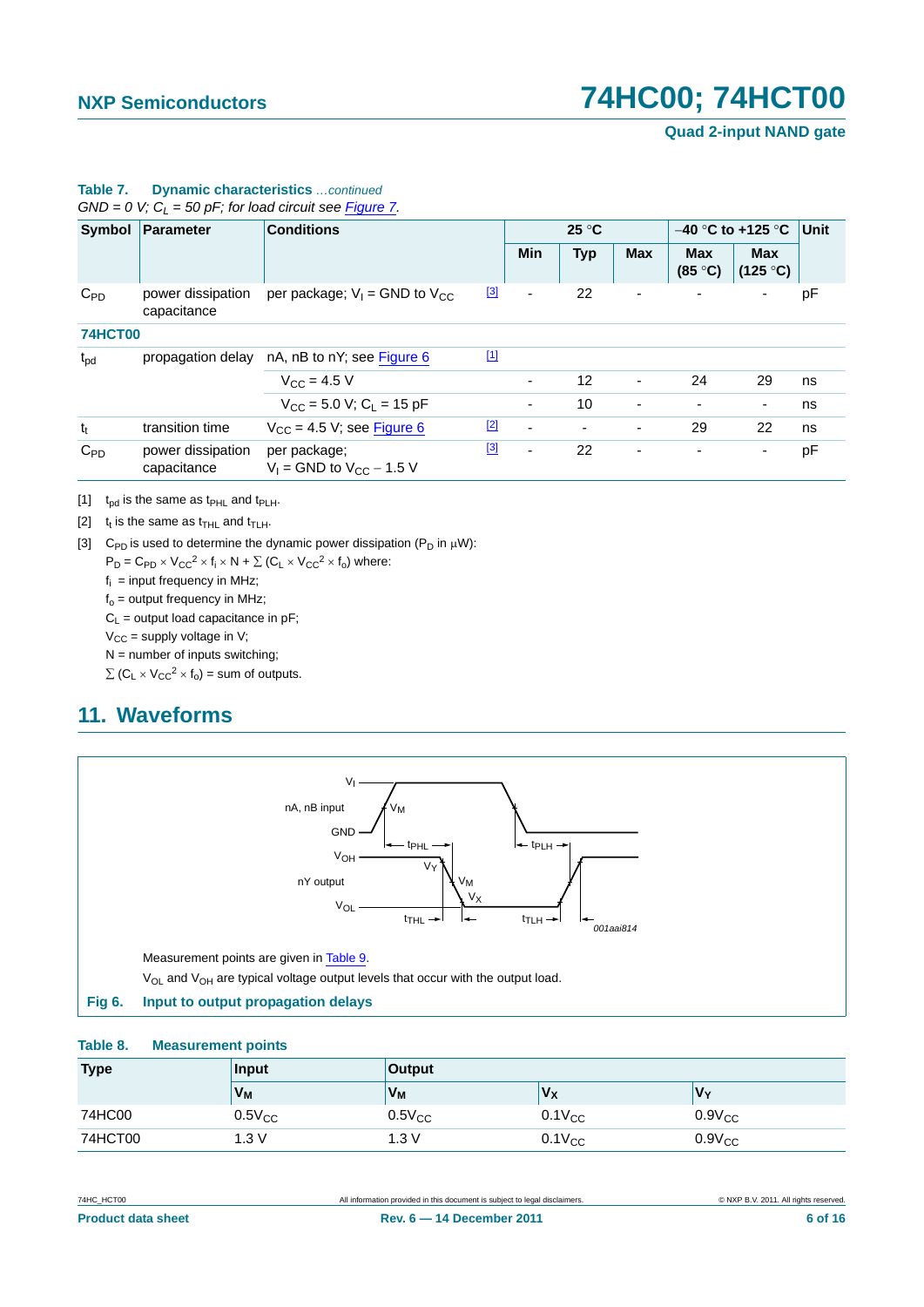### **Quad 2-input NAND gate**



#### <span id="page-6-1"></span><span id="page-6-0"></span>**Table 9. Test data**

| <b>Type</b> | <b>Input</b> |            | Load         | Test                                |  |
|-------------|--------------|------------|--------------|-------------------------------------|--|
|             |              | $t_r, t_f$ | ◡            |                                     |  |
| 74HC00      | $V_{\rm CC}$ | $6.0$ ns   | 15 pF, 50 pF | t <sub>PLH</sub> , t <sub>PHL</sub> |  |
| 74HCT00     | 3.0V         | $6.0$ ns   | 15 pF, 50 pF | t <sub>PLH</sub> , t <sub>PHL</sub> |  |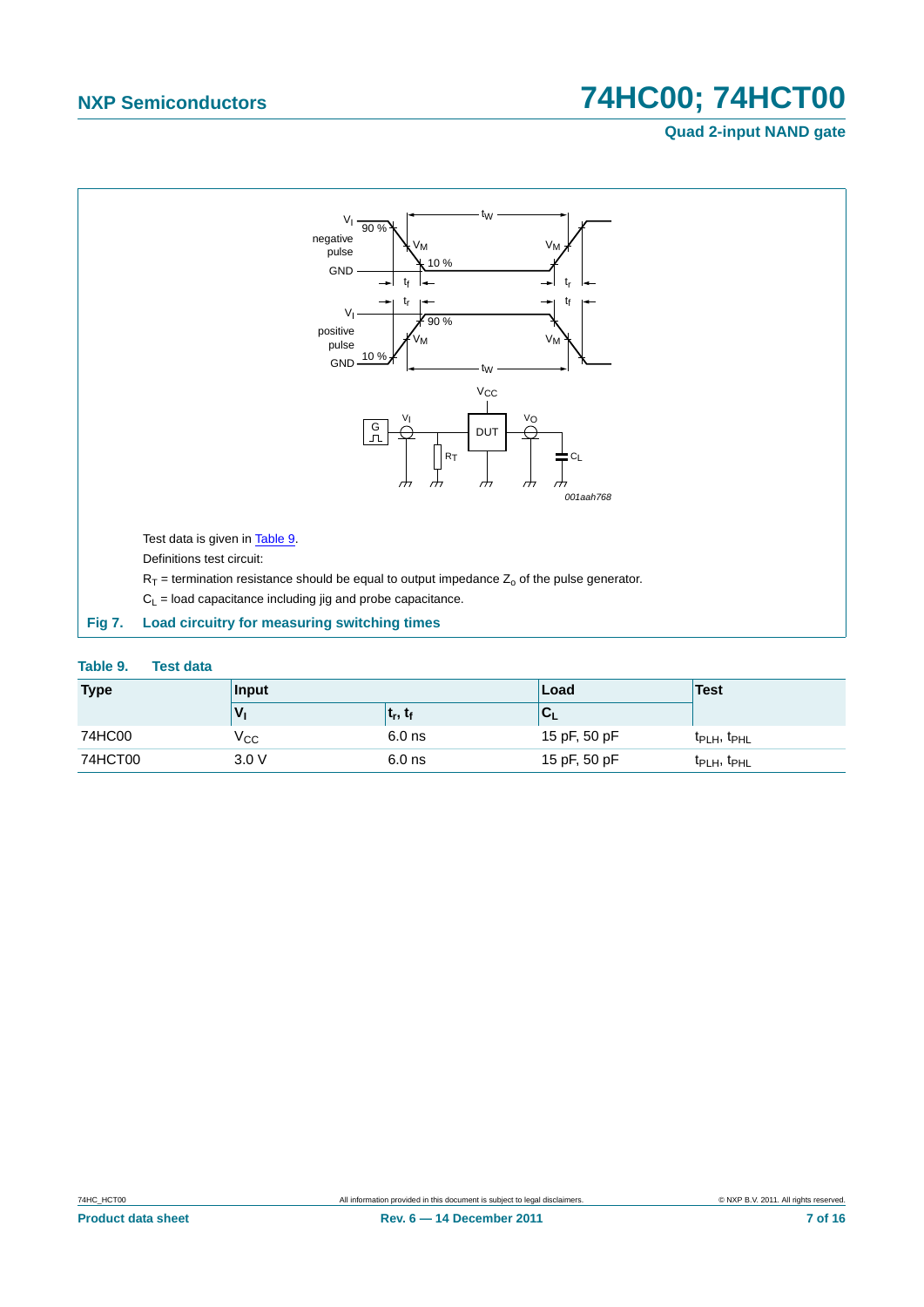**Quad 2-input NAND gate**

## <span id="page-7-0"></span>**12. Package outline**

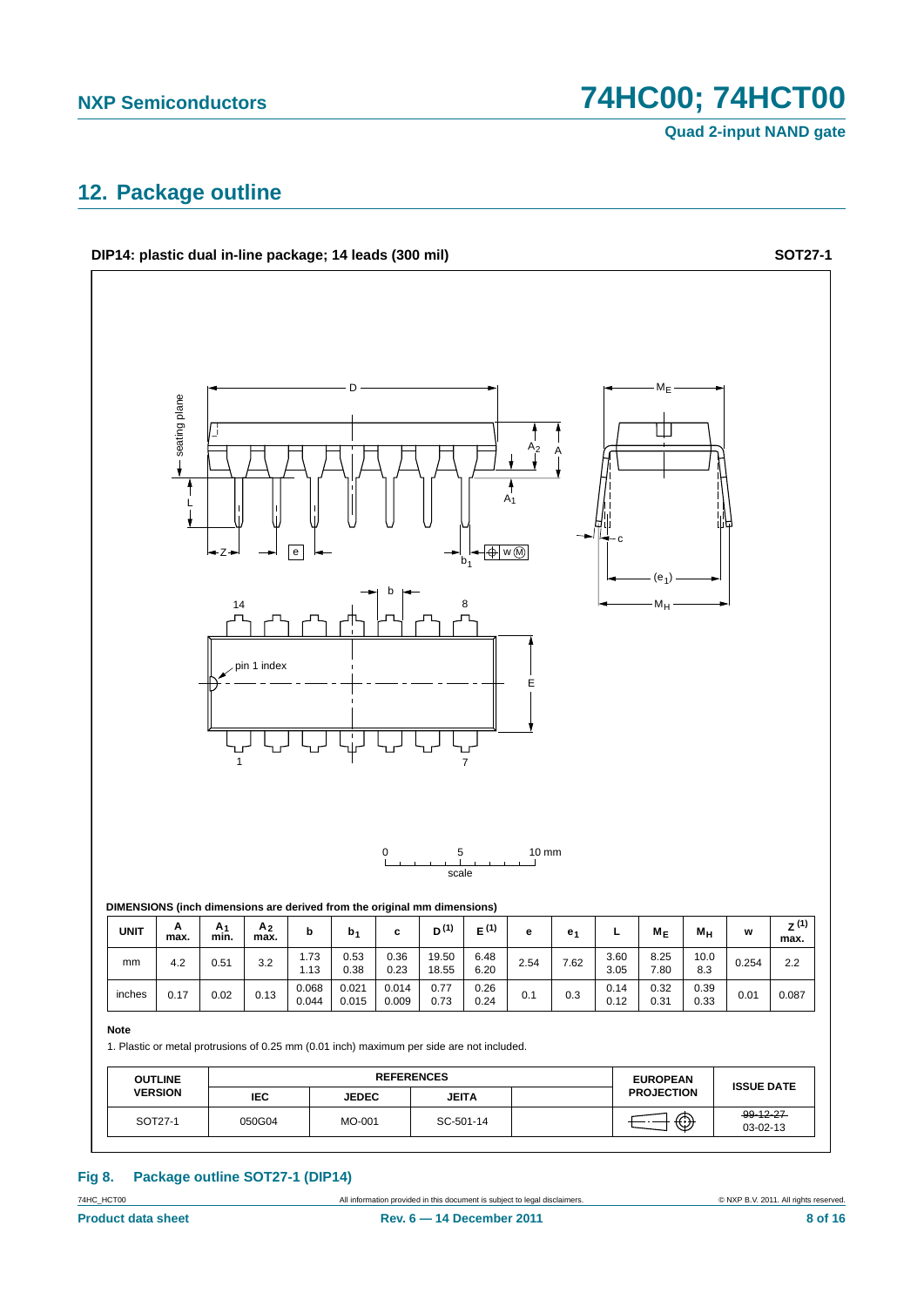

**Fig 9. Package outline SOT108-1 (SO14)**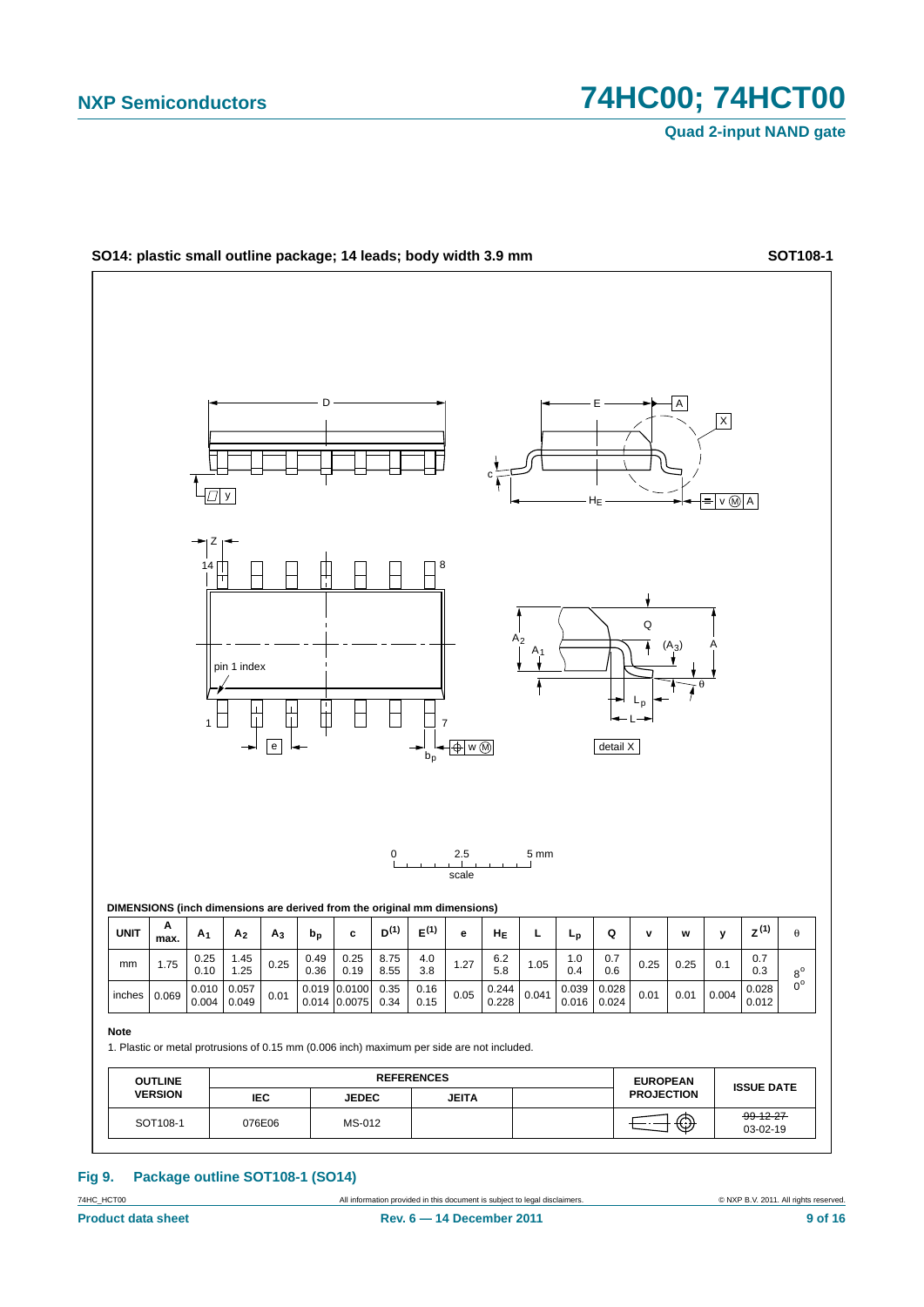**Quad 2-input NAND gate**



#### **Fig 10. Package outline SOT337-1 (SSOP14)**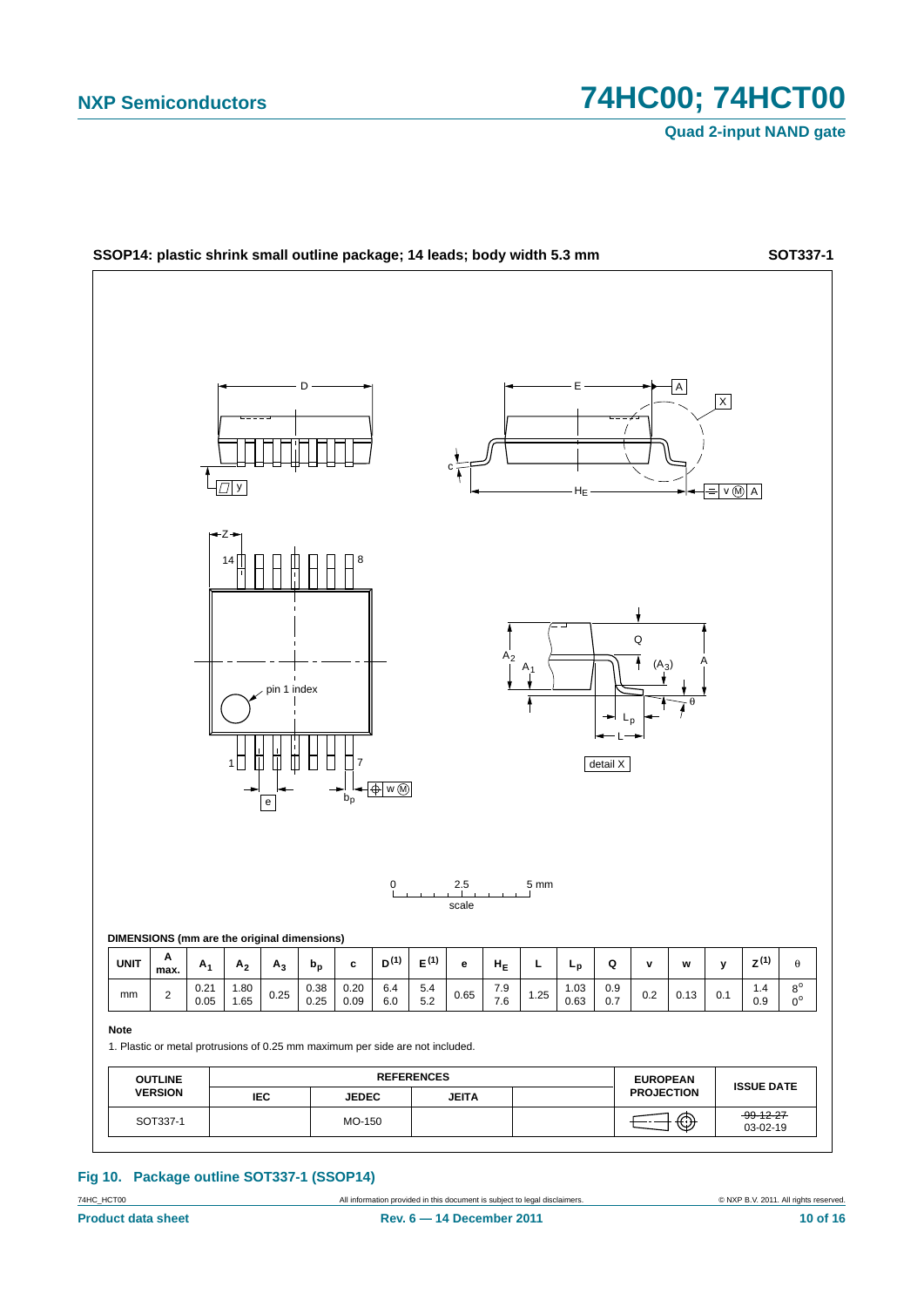**Quad 2-input NAND gate**



**Fig 11. Package outline SOT402-1 (TSSOP14)**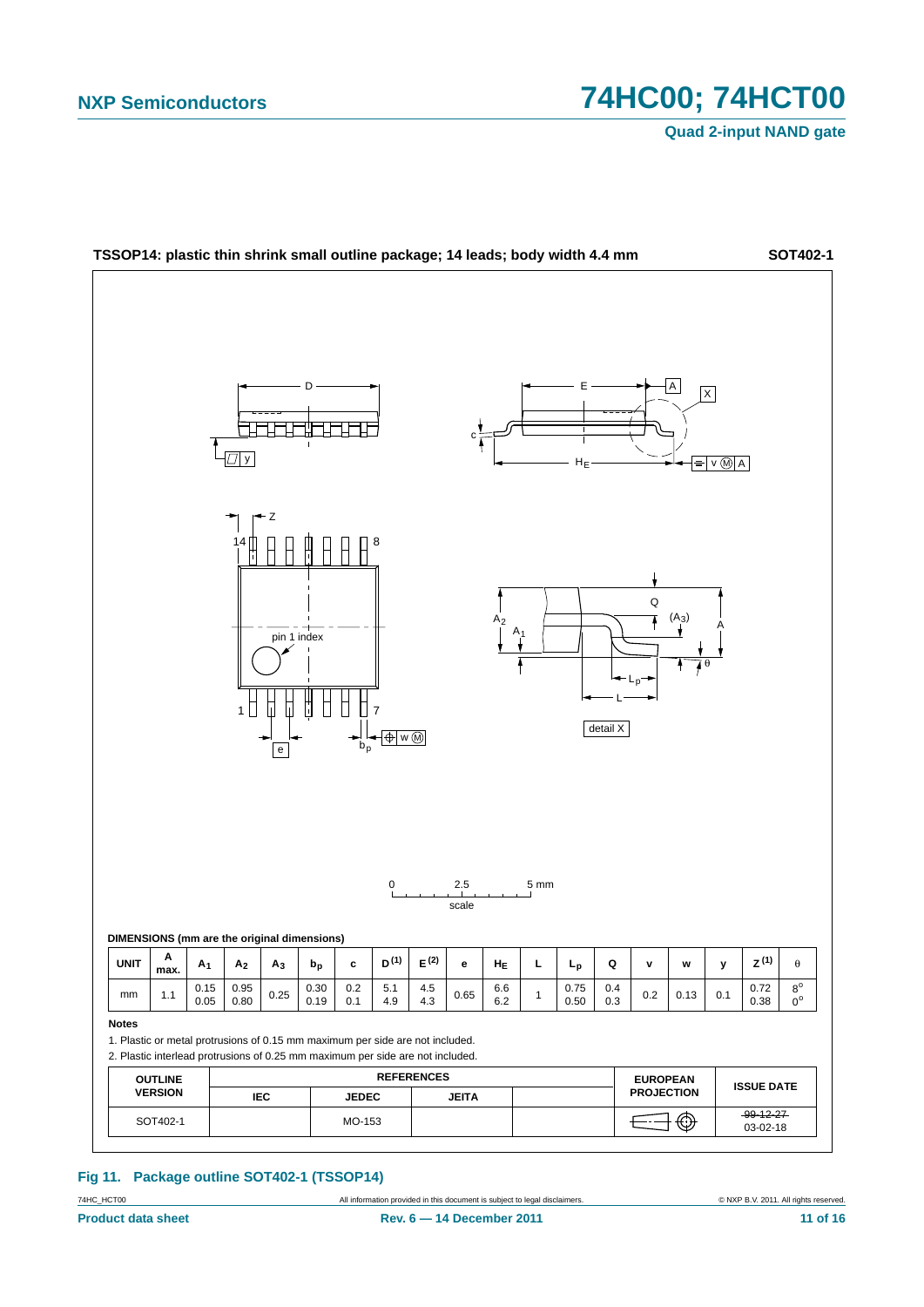

**SOT762-1 DHVQFN14: plastic dual in-line compatible thermal enhanced very thin quad flat package; no leads; 14 terminals; body 2.5 x 3 x 0.85 mm**

#### **Fig 12. Package outline SOT762-1 (DHVQFN14)**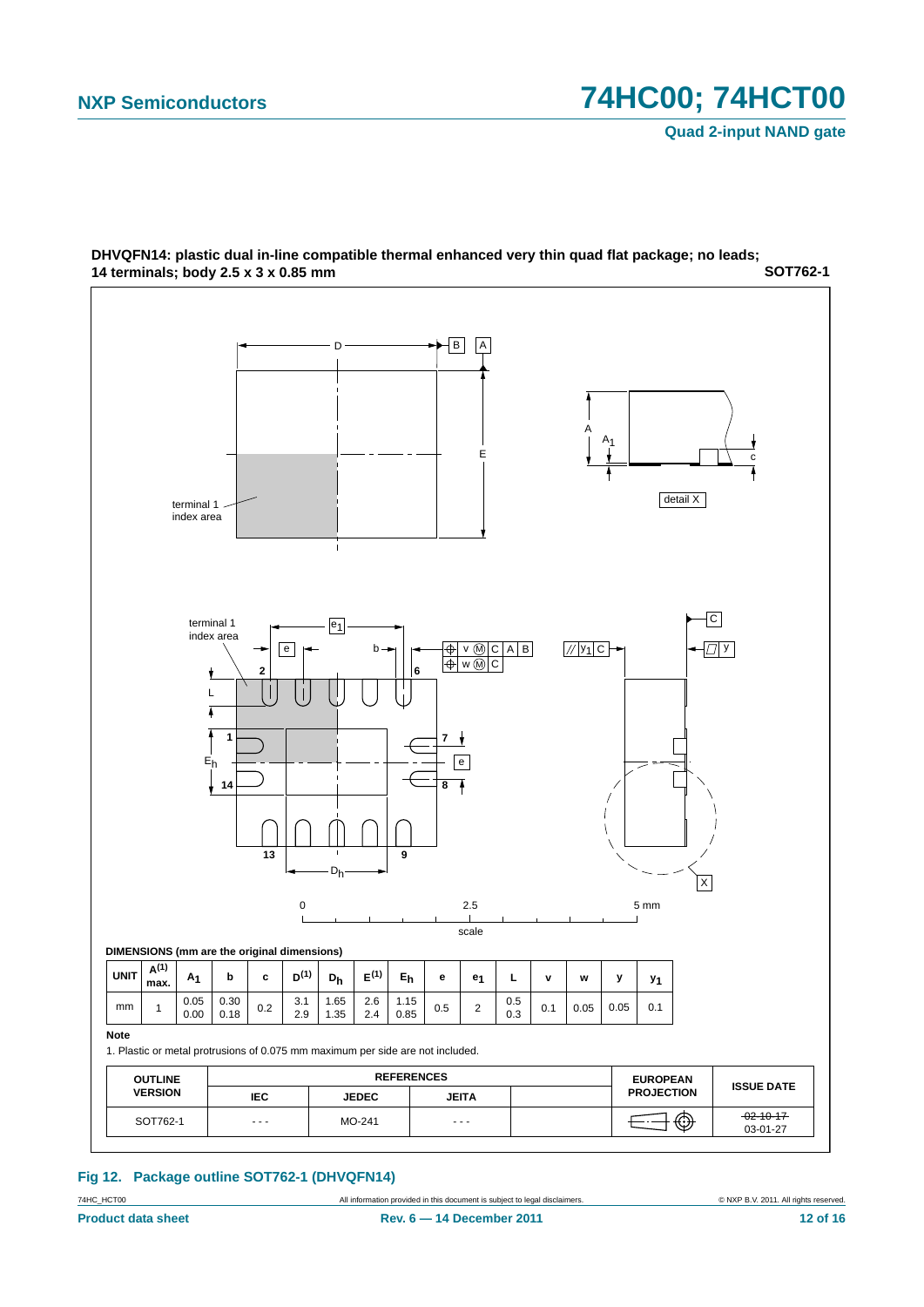# <span id="page-12-0"></span>**13. Abbreviations**

| Table 10.<br><b>Abbreviations</b>              |  |  |  |
|------------------------------------------------|--|--|--|
| <b>Description</b>                             |  |  |  |
| Complementary Metal-Oxide Semiconductor        |  |  |  |
| Device Under Test                              |  |  |  |
| ElectroStatic Discharge                        |  |  |  |
| Human Body Model                               |  |  |  |
| Low-power Schottky Transistor-Transistor Logic |  |  |  |
| Machine Model                                  |  |  |  |
| Transistor-Transistor Logic                    |  |  |  |
|                                                |  |  |  |

# <span id="page-12-1"></span>**14. Revision history**

#### **Table 11. Revision history**

| Document ID                 | Release date         | Data sheet status     | <b>Change notice</b> | <b>Supersedes</b>        |
|-----------------------------|----------------------|-----------------------|----------------------|--------------------------|
| 74HC HCT00 v.6              | 20111214             | Product data sheet    | -                    | 74HC HCT00 v.5           |
| Modifications:              | Legal pages updated. |                       |                      |                          |
| 74HC HCT00 v.5              | 20101125             | Product data sheet    | -                    | 74HC HCT00 v.4           |
| 74HC HCT00 v.4              | 20100111             | Product data sheet    | ۰                    | 74HC HCT00 v.3           |
| 74HC HCT00 v.3              | 20030630             | Product data sheet    | -                    | 74HC_HCT00_CNV v.2       |
| 74HC HCT00 CNV v.2 19970826 |                      | Product specification | ٠                    | $\overline{\phantom{0}}$ |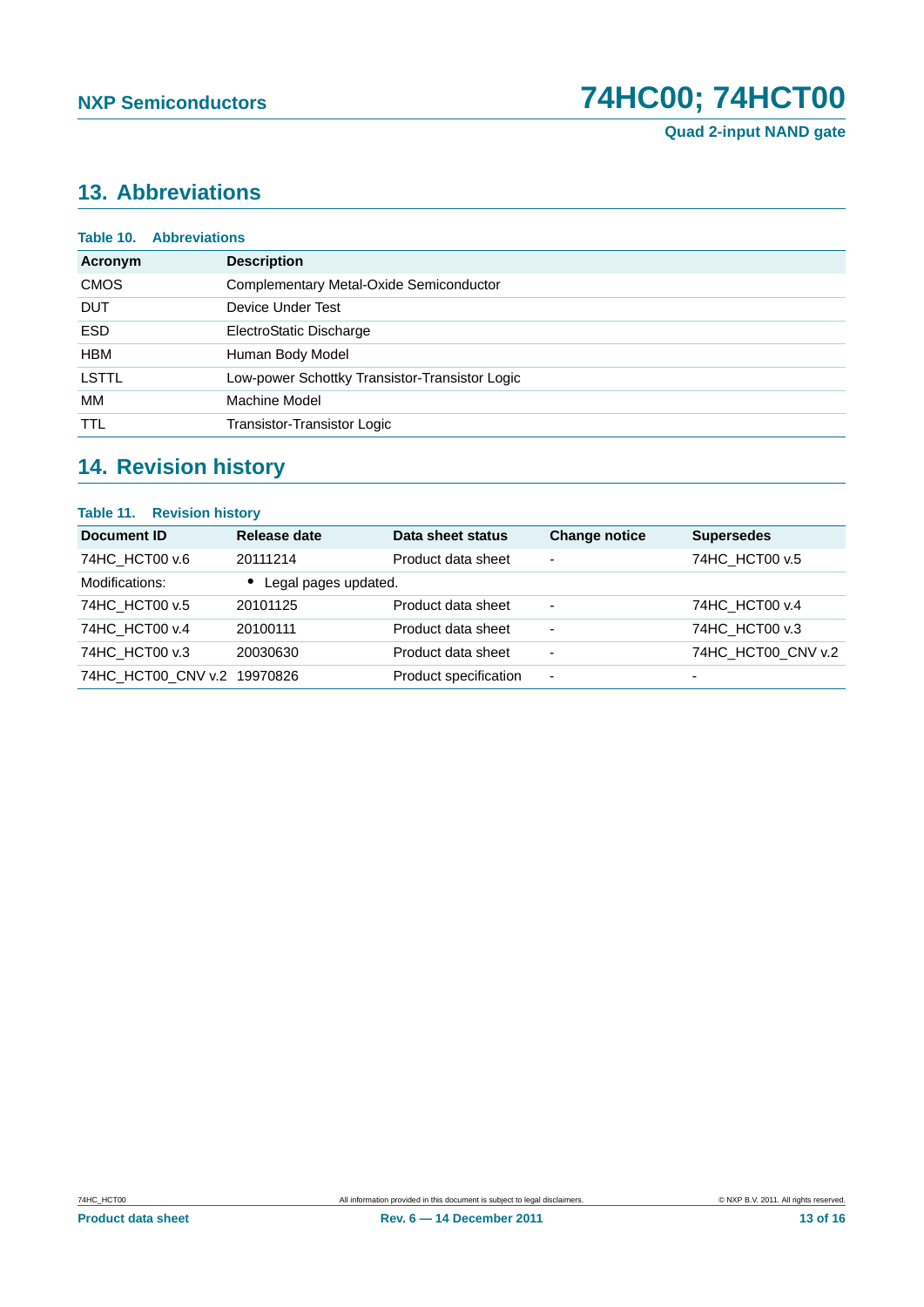## <span id="page-13-0"></span>**15. Legal information**

#### <span id="page-13-1"></span>**15.1 Data sheet status**

| Document status[1][2]          | Product status <sup>[3]</sup> | <b>Definition</b>                                                                     |
|--------------------------------|-------------------------------|---------------------------------------------------------------------------------------|
| Objective [short] data sheet   | Development                   | This document contains data from the objective specification for product development. |
| Preliminary [short] data sheet | Qualification                 | This document contains data from the preliminary specification.                       |
| Product [short] data sheet     | Production                    | This document contains the product specification.                                     |

[1] Please consult the most recently issued document before initiating or completing a design.

[2] The term 'short data sheet' is explained in section "Definitions".

[3] The product status of device(s) described in this document may have changed since this document was published and may differ in case of multiple devices. The latest product status<br>information is available on the Intern

#### <span id="page-13-2"></span>**15.2 Definitions**

**Draft —** The document is a draft version only. The content is still under internal review and subject to formal approval, which may result in modifications or additions. NXP Semiconductors does not give any representations or warranties as to the accuracy or completeness of information included herein and shall have no liability for the consequences of use of such information.

**Short data sheet —** A short data sheet is an extract from a full data sheet with the same product type number(s) and title. A short data sheet is intended for quick reference only and should not be relied upon to contain detailed and full information. For detailed and full information see the relevant full data sheet, which is available on request via the local NXP Semiconductors sales office. In case of any inconsistency or conflict with the short data sheet, the full data sheet shall prevail.

**Product specification —** The information and data provided in a Product data sheet shall define the specification of the product as agreed between NXP Semiconductors and its customer, unless NXP Semiconductors and customer have explicitly agreed otherwise in writing. In no event however, shall an agreement be valid in which the NXP Semiconductors product is deemed to offer functions and qualities beyond those described in the Product data sheet.

### <span id="page-13-3"></span>**15.3 Disclaimers**

**Limited warranty and liability —** Information in this document is believed to be accurate and reliable. However, NXP Semiconductors does not give any representations or warranties, expressed or implied, as to the accuracy or completeness of such information and shall have no liability for the consequences of use of such information.

In no event shall NXP Semiconductors be liable for any indirect, incidental, punitive, special or consequential damages (including - without limitation - lost profits, lost savings, business interruption, costs related to the removal or replacement of any products or rework charges) whether or not such damages are based on tort (including negligence), warranty, breach of contract or any other legal theory.

Notwithstanding any damages that customer might incur for any reason whatsoever, NXP Semiconductors' aggregate and cumulative liability towards customer for the products described herein shall be limited in accordance with the *Terms and conditions of commercial sale* of NXP Semiconductors.

**Right to make changes —** NXP Semiconductors reserves the right to make changes to information published in this document, including without limitation specifications and product descriptions, at any time and without notice. This document supersedes and replaces all information supplied prior to the publication hereof.

**Suitability for use —** NXP Semiconductors products are not designed, authorized or warranted to be suitable for use in life support, life-critical or safety-critical systems or equipment, nor in applications where failure or

malfunction of an NXP Semiconductors product can reasonably be expected to result in personal injury, death or severe property or environmental damage. NXP Semiconductors accepts no liability for inclusion and/or use of NXP Semiconductors products in such equipment or applications and therefore such inclusion and/or use is at the customer's own risk.

**Applications —** Applications that are described herein for any of these products are for illustrative purposes only. NXP Semiconductors makes no representation or warranty that such applications will be suitable for the specified use without further testing or modification.

Customers are responsible for the design and operation of their applications and products using NXP Semiconductors products, and NXP Semiconductors accepts no liability for any assistance with applications or customer product design. It is customer's sole responsibility to determine whether the NXP Semiconductors product is suitable and fit for the customer's applications and products planned, as well as for the planned application and use of customer's third party customer(s). Customers should provide appropriate design and operating safeguards to minimize the risks associated with their applications and products.

NXP Semiconductors does not accept any liability related to any default, damage, costs or problem which is based on any weakness or default in the customer's applications or products, or the application or use by customer's third party customer(s). Customer is responsible for doing all necessary testing for the customer's applications and products using NXP Semiconductors products in order to avoid a default of the applications and the products or of the application or use by customer's third party customer(s). NXP does not accept any liability in this respect.

**Limiting values —** Stress above one or more limiting values (as defined in the Absolute Maximum Ratings System of IEC 60134) will cause permanent damage to the device. Limiting values are stress ratings only and (proper) operation of the device at these or any other conditions above those given in the Recommended operating conditions section (if present) or the Characteristics sections of this document is not warranted. Constant or repeated exposure to limiting values will permanently and irreversibly affect the quality and reliability of the device.

**Terms and conditions of commercial sale —** NXP Semiconductors products are sold subject to the general terms and conditions of commercial sale, as published at<http://www.nxp.com/profile/terms>, unless otherwise agreed in a valid written individual agreement. In case an individual agreement is concluded only the terms and conditions of the respective agreement shall apply. NXP Semiconductors hereby expressly objects to applying the customer's general terms and conditions with regard to the purchase of NXP Semiconductors products by customer.

**No offer to sell or license —** Nothing in this document may be interpreted or construed as an offer to sell products that is open for acceptance or the grant, conveyance or implication of any license under any copyrights, patents or other industrial or intellectual property rights.

**Export control —** This document as well as the item(s) described herein may be subject to export control regulations. Export might require a prior authorization from competent authorities.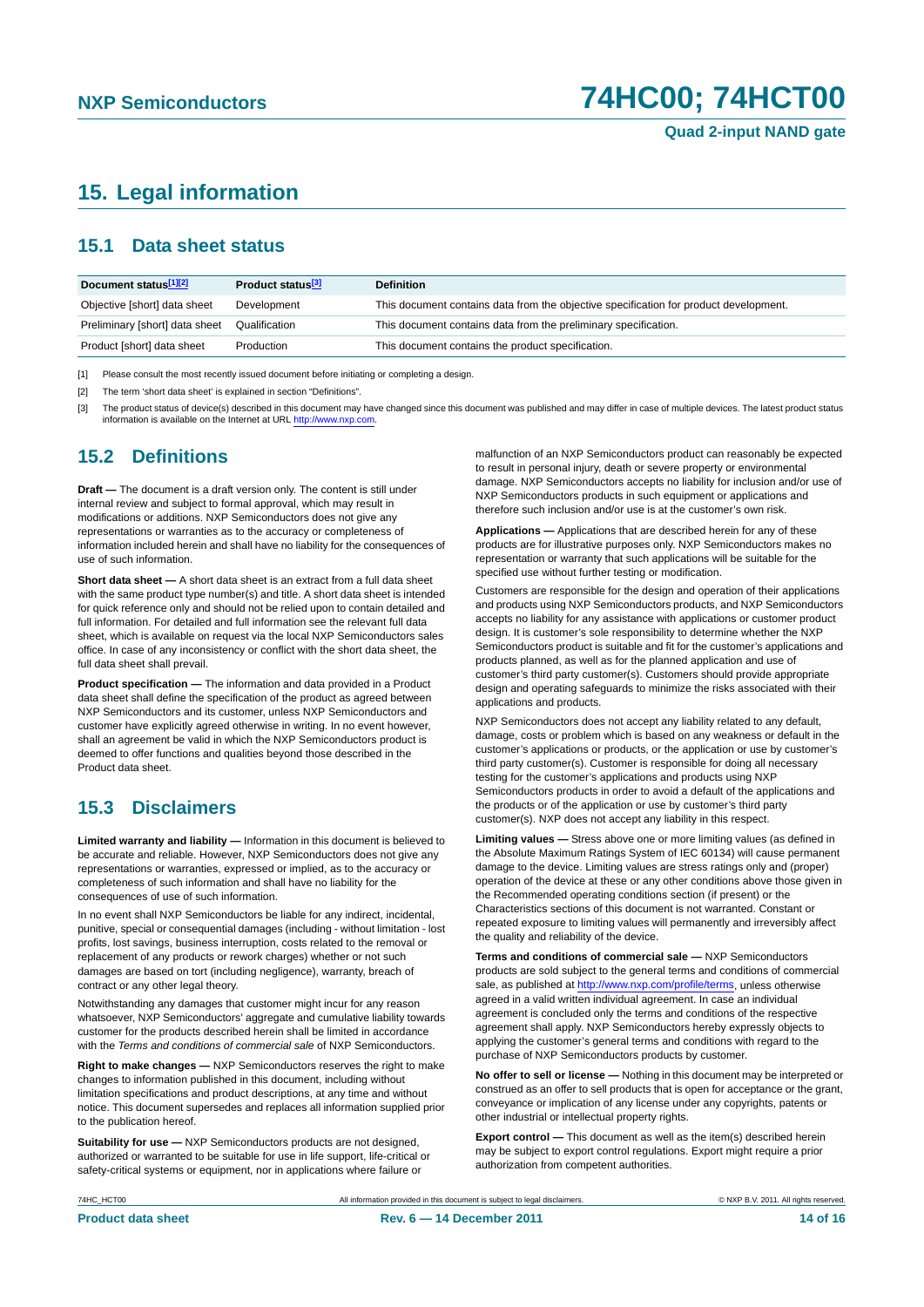#### **Quad 2-input NAND gate**

**Non-automotive qualified products —** Unless this data sheet expressly states that this specific NXP Semiconductors product is automotive qualified, the product is not suitable for automotive use. It is neither qualified nor tested in accordance with automotive testing or application requirements. NXP Semiconductors accepts no liability for inclusion and/or use of non-automotive qualified products in automotive equipment or applications.

In the event that customer uses the product for design-in and use in automotive applications to automotive specifications and standards, customer (a) shall use the product without NXP Semiconductors' warranty of the product for such automotive applications, use and specifications, and (b) whenever customer uses the product for automotive applications beyond

## <span id="page-14-1"></span>**16. Contact information**

NXP Semiconductors' specifications such use shall be solely at customer's own risk, and (c) customer fully indemnifies NXP Semiconductors for any liability, damages or failed product claims resulting from customer design and use of the product for automotive applications beyond NXP Semiconductors' standard warranty and NXP Semiconductors' product specifications.

### <span id="page-14-0"></span>**15.4 Trademarks**

Notice: All referenced brands, product names, service names and trademarks are the property of their respective owners.

For more information, please visit: **http://www.nxp.com**

For sales office addresses, please send an email to: **salesaddresses@nxp.com**